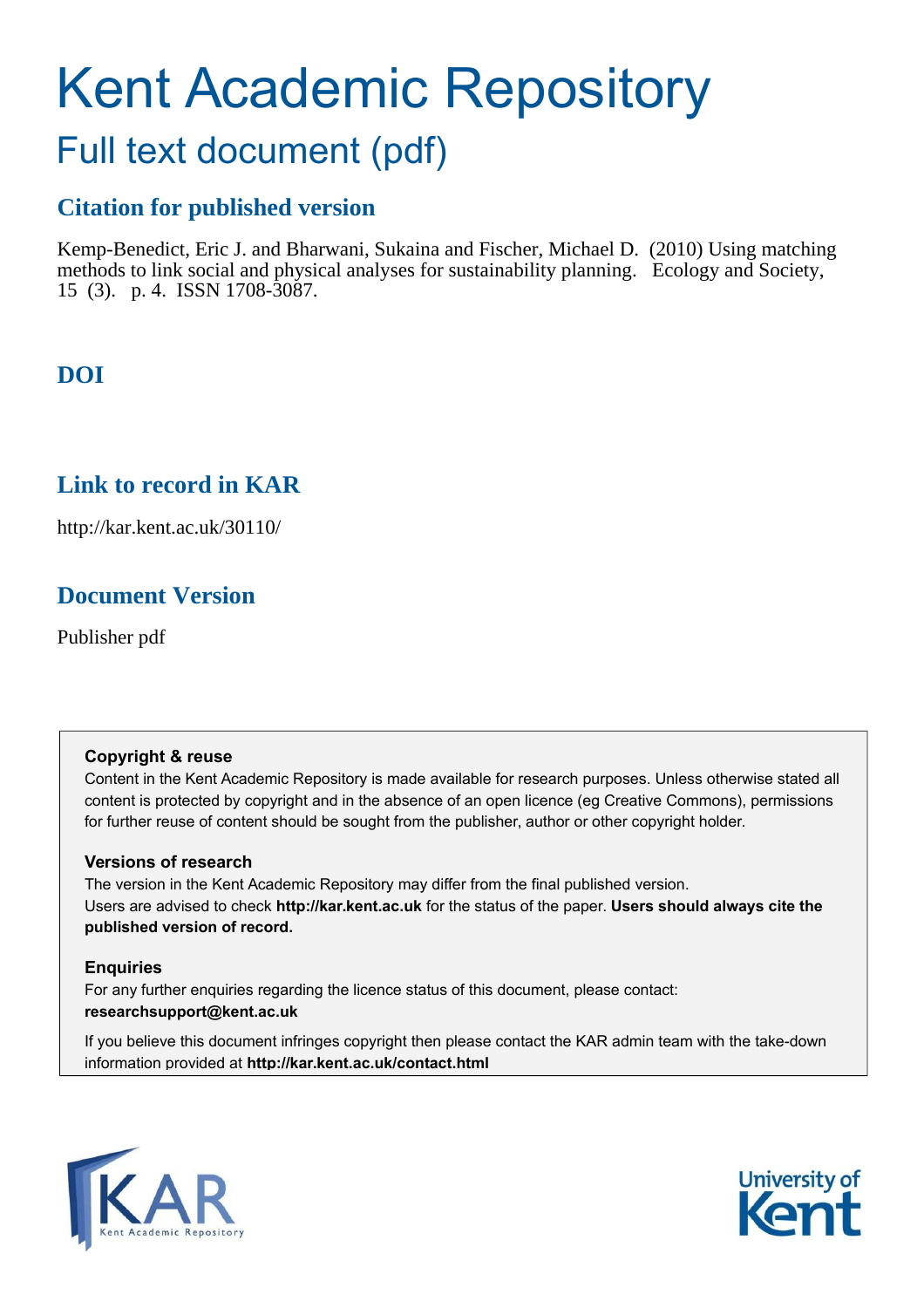

# *Synthesis* **Using Matching Methods to Link Social and Physical Analyses for Sustainability Planning**

*[Eric J. Kemp-Benedict](mailto:erickb@sei-us.org)<sup>1</sup> , [Sukaina Bharwani](mailto:sukaina.bharwani@sei.se)<sup>1</sup>, and [Michael D. Fischer](mailto:M.D.Fischer@kent.ac.uk)<sup>2</sup>*

ABSTRACT. Sustainability planning requires an understanding of social and physical systems and their interactions. However, there is a mismatch between the methods of the social sciences and those of the natural sciences. Although there have been numerous attempts to adapt the methods of the natural sciences for use in the social sciences, the results are usually unsatisfactory. Key features of societies such as institutions and power relationships, and of individuals such as the rich symbolic systems by which individuals transmit knowledge, do not lend themselves to the standard analytical methods of the natural sciences. We argue that rather than transfer the methods of one discipline to the other, an appropriate goal can be to seek "matching methods" that work at the boundary between the social and natural sciences. We discuss how knowledge elicitation tools (KnETs) can be used to develop matching methods. An explicit example is provided by combining a KnETs-derived decision tree with a physical water allocation model that was built using the scenario-based Water Evaluation and Planning (WEAP) software. We conclude that, through a relatively weak link, the social and physical domains can be effectively combined for integrated planning using matching methods, thereby permitting a more holistic approach to sustainable resource planning.

Key Words: *decision making; integrated analysis; matching methods; natural resources; planning; sustainability science*

#### **INTRODUCTION**

Sustainability planning seeks to balance human needs against the need for maintaining the health and viability of the natural environment. When considering how to support and enhance the livelihood possibilities of the poor, an important sustainability consideration is how current and potential livelihood strategies might affect resources. An effective analysis must therefore consider the social dynamics guiding the individuals and groups who have relationships with their environment, and it must consider the physical processes by which the natural resources—such as water, energy, and land—are conveyed, transformed, and used.

Anyone embarking on such a study quickly faces the lack of correspondence between the methods of the social sciences and the natural sciences. The natural sciences involve comparatively more stringent techniques for hypothesis testing, verification, and validation, while the social sciences use complex dynamics and confounding effects that introduce both variability and uncertainty into observed phenomena. The differences are not due to the faults or the virtues of the practitioners in these fields, but to the subject under study. Any study that seeks to understand coupled socio-ecological systems must face the intrinsic difficulty of studying people.

The approach pursued in this paper is to allow both the social scientist and the natural scientist to use the methods with which he or she is most comfortable. The task then becomes a search for "matching methods" that work at the boundary between the social and natural sciences. We discuss how knowledge elicitation tools (KnETs), which are based in the social sciences, can be combined with

<sup>&</sup>lt;sup>1</sup>Stockholm Environment Institute, <sup>2</sup>Centre for Social Anthropology & Computing (CSAC), University of Kent, UK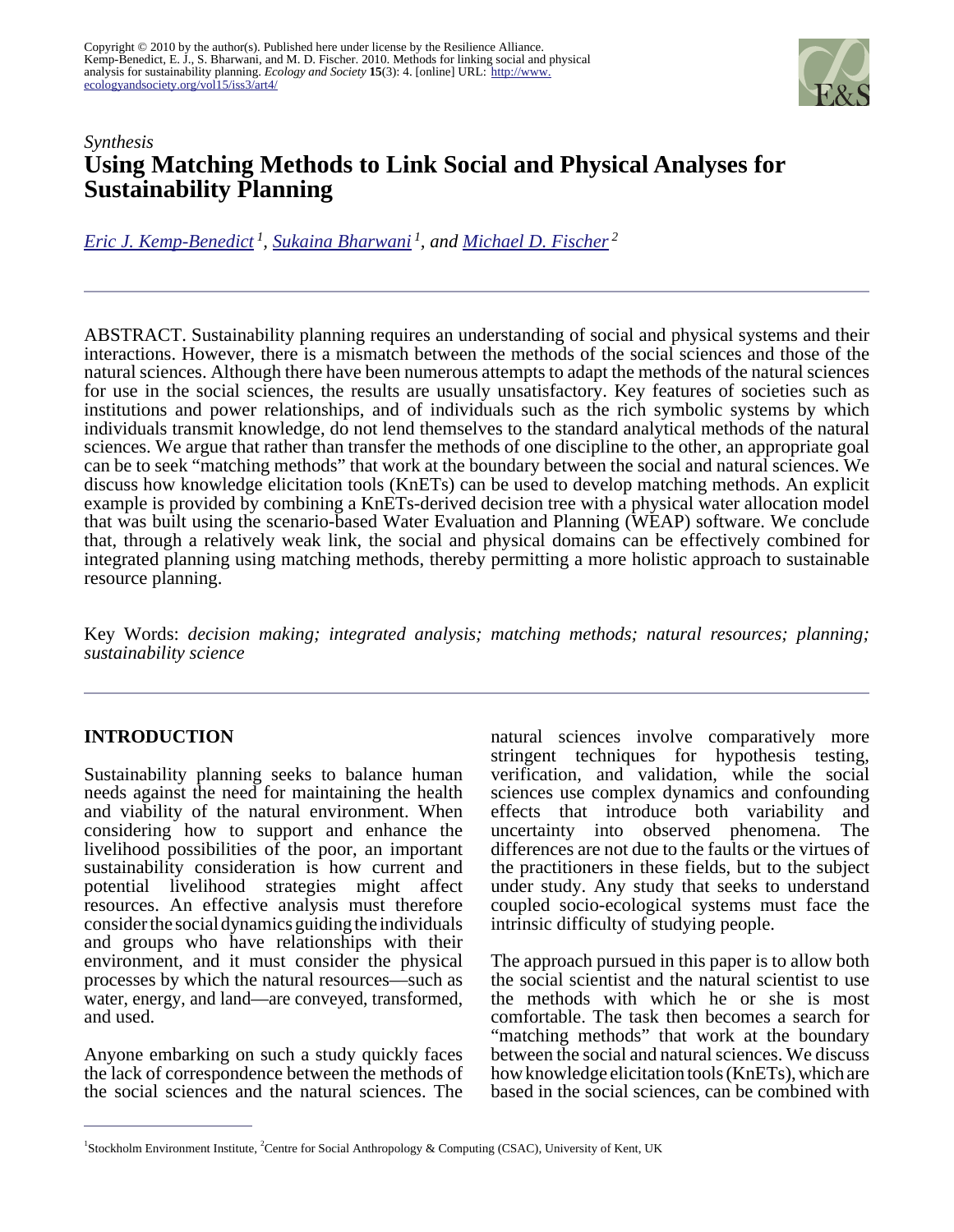a physically based analytical tool as a matching method.

Variations on the approach to reconciling social and physical models presented in this paper have been reported by Berkes and Folke (1998), Lynam et al. (2007), and Letcher et al. (2006), and by researchers using agent-based modelling and Bayesian approaches. Although the use of agent-based models in the social sciences is still relatively new, and in need of development (Kohler 2000), considerable progress is being made to include stakeholder participation and expert knowledge under the rubric of Companion Modelling (Barretau et al. 2003, Gurung et al. 2006). This has been extended through other role-playing elicitation techniques (Ziervogel et al. 2005), and by using output from the KnETs process to verify and validate expert knowledge and to populate the agents in an agent-based model (Bharwani 2004, Bharwani et al. 2005, Ziervogel et al. 2006). Bayesian networks have also been used to express and elicit behavioural models in environmental planning (Bromley 2005, Varis 2002).

While this paper focuses on the bridge between social and physical models, rather than the process of creating the models, it should be recognized that the process of building models contributes importantly to the legitimacy of the model produced, depending on how open the process is. Substantially participatory exercises include those described in Argent et al. (1999), Argent and Grayson (2003), Barretau et al. (2003), Calder (2004), Costanza and Ruth (1988), and Loucks et al. (1996). An ongoing participatory process can (and, in the view of the authors, should) be used in the implementation of the approach described in this paper.

This paper uses a water planning environment for purposes of demonstration. However, the basic framework should be relevant for a wide range of issues related to sustainable livelihoods, beyond those issues that are most visible in the water sector alone. In particular, it should be possible to use this approach with little modification for energy and land-use planning. Because these various sectors intersect, the use of a common matching method between social and physical domains could assist in carrying out joint analyses of water, energy, and land use, and their contributions to livelihoods.

#### **MATCHING METHODS**

An effective "matching method" provides a link between a social scientific description of a part of a system and a physical description of a part of the same system. To do this, a matching method must mediate between a social science model and a natural science model, and must therefore provide the necessary inputs, and accept the outputs, of each type of model while respecting the distinctive features of the modeling approaches in each domain. The link could be dynamic or static. With a dynamic link, the models are run simultaneously, and information is actively transferred back and forth. With a static link, one model is run first, and the output is used as an input to the other model, which is run subsequently. In the demonstration provided in this paper, a dynamic link is created.

Models in both the natural and social sciences generally feature some deterministic elements; uncertainty is also present to a greater or lesser degree. When adapting either physical or social models that have been tested in the laboratory or in controlled studies to real-world situations, the role of uncertainty rises significantly. The point of controlled and laboratory studies, after all, is to isolate specific features of the system under study in order to answer very specific questions. In the world of policy and planning, the system cannot be isolated, and key model parameters cannot be decisively calculated (Oreskes 1998, 2003). This highlights a further common feature of social science and natural science models, especially in the policy domain—that of contingency. The behavior of the system is contingent on local conditions and historical processes. This makes the job of model validation a challenging exercise.

In addition to these common features, there are distinctive elements of models in the social and natural sciences. At the broadest level, models of social systems are frequently qualitative, or have important qualitative elements, while natural science models are mostly quantitative. In many situations this is not a serious problem, because the qualitative categories that emerge from social scientific investigations can be translated into quantitative terms, or can be compared against each other to form a ranked hierarchy of options, and there are standard approaches for manipulating such data (Kaplan 2004). For example, qualitative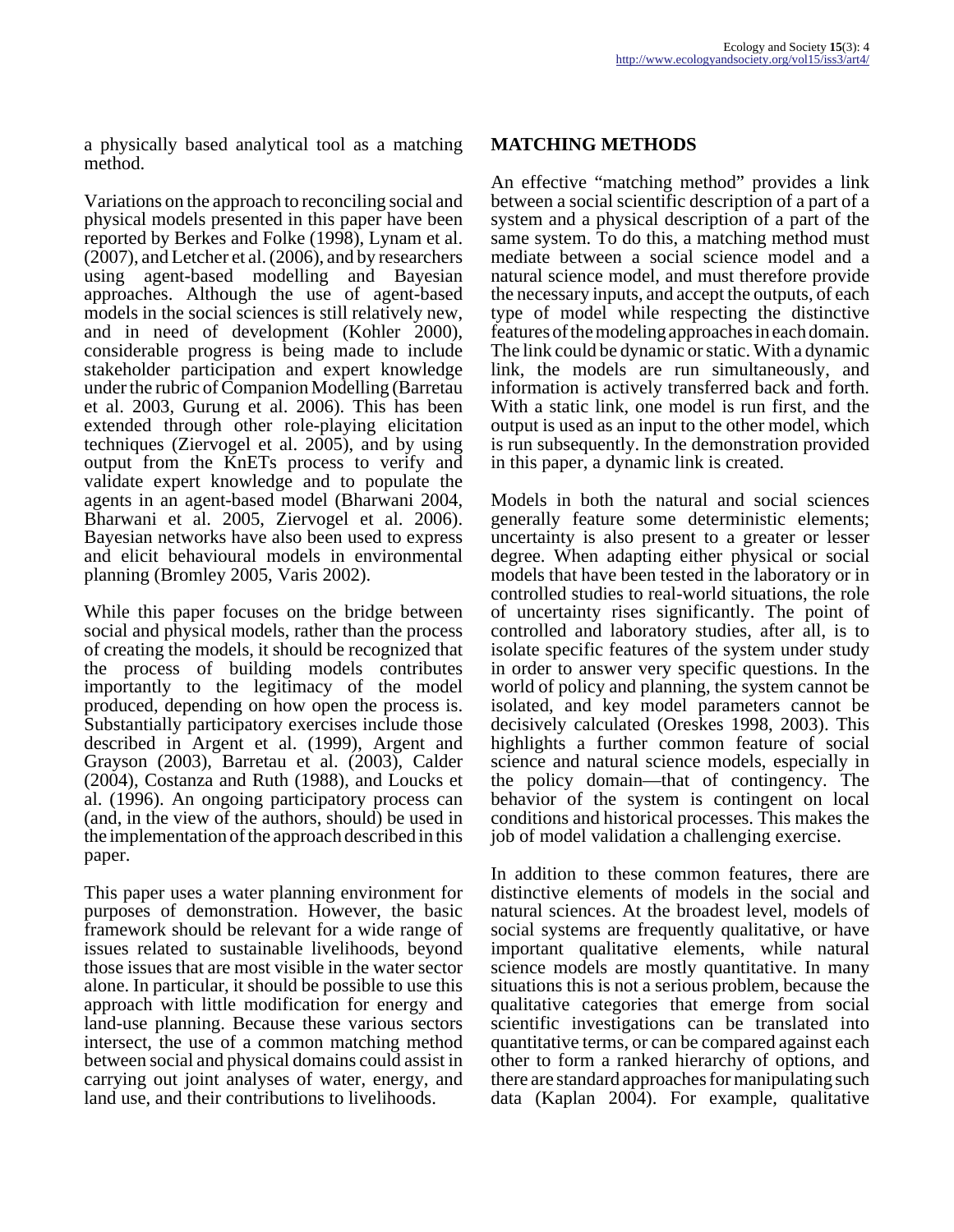categories such as "dry year" and "wet year" that may be used by an informant in a study can be translated into (fuzzy) ranges of annual or seasonal precipitation, while ranking assignments such as "much more important", "less important", etc. can either be translated into values on a numerical scale or given a relative rank. Alternatively, it is sometimes possible to link qualitative states probabilistically—that is, given that one part of the system is in one qualitative state, there may be a corresponding probability that another part of the system is in another qualitative state. With such associations, qualitative categories can be mapped to quantitative values (Bromley 2005, Pearl 2001), though this is subjective, and requires assumptions regarding the relation between informant judgements of probability or likelihood and the actual frequencies of occurrence (O'Hagan 2006).

More serious discrepancies appear when probing the dynamics of social systems—that is, the processes that drive and constrain changes in systems. Three features prevalent in social systems are the role of autonomy and agency, the layered nature of social dynamics, and the possible nature of social systems as complex adaptive systems (CAS). These will be considered one at a time.

#### **Autonomy and agency**

Although research in cognitive science and artificial intelligence has made strides toward understanding the physical basis of human intelligence, no current or envisioned biophysical model can explain the vicissitudes of human will. A model intended for policy must start with human autonomy and agency as givens, and in any situation, it can be expected that people or households will display any of a range of possible behaviors. Combined with the importance of socially specific ("emic") categories of thought, and the role of tacit knowledge (Harris 1979, Gladwin 1989), this consideration may lie behind the difficulty of matching rational choice models with empirical observation, at least in the political realm (Green and Shapiro 1994). The range of possible behaviors is not infinite—human agency is bounded by physical constraints, social norms, family behaviors, and physiological endowments. However, the range can be large and the interactions of these elements, complex.

#### **Layers of meaning**

A second challenge with matching social and natural science models is that people act at different levels of meaning, so that social dynamics are layered. As Geertz famously pointed out (Geertz 1973), even the simplest actions—such as winking —can have multiple and layered meanings. Other authors (e.g., Bailey 1988) have pointed to the multiple cultural strands that people respond to: as individuals view themselves through one cultural lens or another, their behavior changes accordingly. A conceptual or mathematical model that relies on behavior at only one level (say, the economic) will miss critical dynamic processes that act at other levels (Slaughter 2004, Inayatullah 2002).

Approaches to eliciting the inputs to societal models should respect these layers of meaning. Knowledge elicitation tools (KnETs) are designed to provide such inputs, because KnETs are built around the ethnographic interview (Ellen 1984, Spradley 1979) in which the interviewer endeavours to elicit the cultural frame of reference of the informant.

#### **Social systems as complex adaptive systems**

Societies share many aspects of complex adaptive systems (CAS) (Miller and Page 2007, Rihani 2002; see also Berkes 2007, Costanza et al. 1993). In a CAS, interactions between system components are non-linear. Macroscopic behavior of the system is sometimes described as "emergent" in that it is expressed only when parts of the system interact, and cannot be inferred from local dynamics. Depending on the values of a relatively small number of parameters, any given CAS can exist in a wide variety of macroscopic states. Smooth changes in parameters can move the system into a situation in which the current macroscopic state is no longer stable, in which case it can transition into a newly stable macroscopic state. Thus, from the point of view of an observer of a CAS, the system can begin an apparently inexorable change into a new configuration with little warning. In physical CAS, the dynamics are well-defined, but the macroscopic expression of those dynamics can be surprising and it can be difficult—even impossible —to predict. In social systems, especially in a policy context in which novel behavior is expected, such surprising transitions pose a fundamental challenge for planning.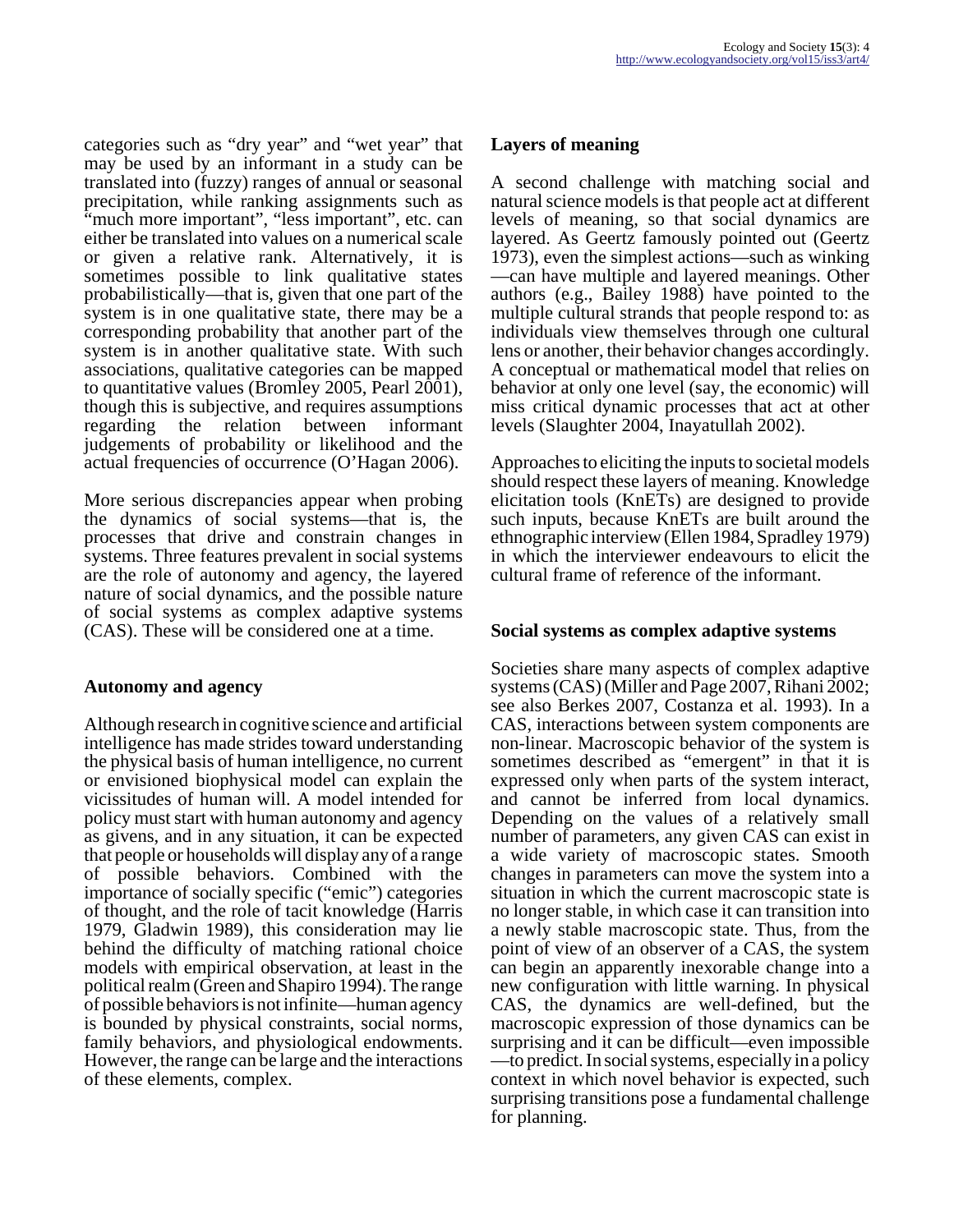#### **KNOWLEDGE ELICITATION TOOLS**

Knowledge elicitation tools (KnETs) are an approach and a set of tools for eliciting cultural, social, and *tacit* knowledge from domain experts. KnETs have been applied to farming communities in the United Kingdom: in East Kent to explore cropping decisions based on climate change (Bharwani 2004), and in Suffolk to look at decision criteria driven by irrigation quota and licensing criteria (Weatherhead et al. 2005). In Limpopo Province in South Africa (Ziervogel et al. 2006) KnETs have been used to explore the crop choices of small-scale subsistence farmers in a community garden project where there is an unreliable source of irrigation but good seasonal forecast information. The output of this process—a set of decision rules —was then incorporated in an agent-based model representing decision making at the household level, to further explore the dynamics of the system (Bharwani et al. 2005). The approach is also being used in the European Commission NeWater project  $[1]$ , and it is being compared in the Orange (Lesotho), Upper Guadiana (Spain) and Tisza (Hungary and the Ukraine) river basins.

The approach draws on the techniques and insights of ethnographic research, knowledge engineering, and artificial intelligence (AI). The task is to capture the cultural models that are employed by social actors when responding to their environment, in order to represent them in a formal way as part of a sustainability assessment. The approach is similar in spirit to companion modeling (Barretau et al. 2003, Barreteau et al. 2001), in which stakeholders and local actors collaborate to create agent-based models that represent their behaviors under different circumstances. The KnETs process is based on an innovation in knowledge engineering by Wooten and Rowley (1995), who used Wood and Ford's (1993) ethnographic interview model as a starting point. Wooten and Rowley adapted the ethnographic interview to knowledge engineering. Carrying out an ethnographic interview requires the interviewer to pose questions within the cultural frame of reference of the informant, and therefore requires the interviewer to elicit not only answers but also questions from informants (Ellen 1984, Spradley 1979). This process enables the anthropologist to broach the realm of tacit knowledge and make inferences based on what is said and observed without being influenced by his or her own cultural assumptions. Furthermore, it is the role of the ethnographer or knowledge engineer

to make generaliations and abstract statements based on these inferences, without distorting the terminology of the informant by expecting them do so. Part of the ethnographic process is knowing what questions to ask. However, formulating questions requires derivation from one's own cultural frame of reference, which may be different from the frame of reference the respondent uses to provide answers, and thus distortion can emerge. Therefore, in ethnographic interviewing both questions and answers must be discovered from informants (Ellen 1984, Spradley 1979). This is the significant difference between the interview that may be conducted by the journalist, and the ethnographic interview, where the former imposes a question based on a framework that is possibly very different from that of the domain expert (Ellen 1984). Furthermore, the latter can often result in the discovery of new and unexpected areas as a basis for study as a result of "tuning in" to local discourse in order to discover issues that enable the ethnographer to ask competent questions which will be meaningful to the informant (Ellen 1984). Such a process provides more substantive insights into an informant's cultural model than does an interview based on the interviewer's frame of reference and his or her underlying cultural assumptions.

KnETs introduce a further innovation that can be thought of as an elaboration on the standard concurrent verbalization method of knowledge engineering, in which the informant "thinks aloud" about what he or she knows (McGraw and Harbison-Briggs 1989). KnETs structures the concurrent verbalization by focusing informants on a sequence of (informant-derived) "scenarios", or collections of prompts for different conditions. (These scenarios are more focused, but less wide ranging than the scenarios produced in a participatory scenario exercise: see Slaughter 2004, Bishop et al. 2007.) The KnETs process follows the steps outlined in Fig. 1.

Open-ended and exploratory fieldwork (Fig. 1) is followed by the development of a more focused and structured interactive game, which is developed in the KnETs software (Fig. 2). In the course of playing the game, the informant is taken through a large number of scenarios that are derived from variables provided by informants during the fieldwork phase. Therefore, as explained above, the game and resulting scenarios are formed using the informant's own frame of reference; and, as a result, every game will be different because the actors and the context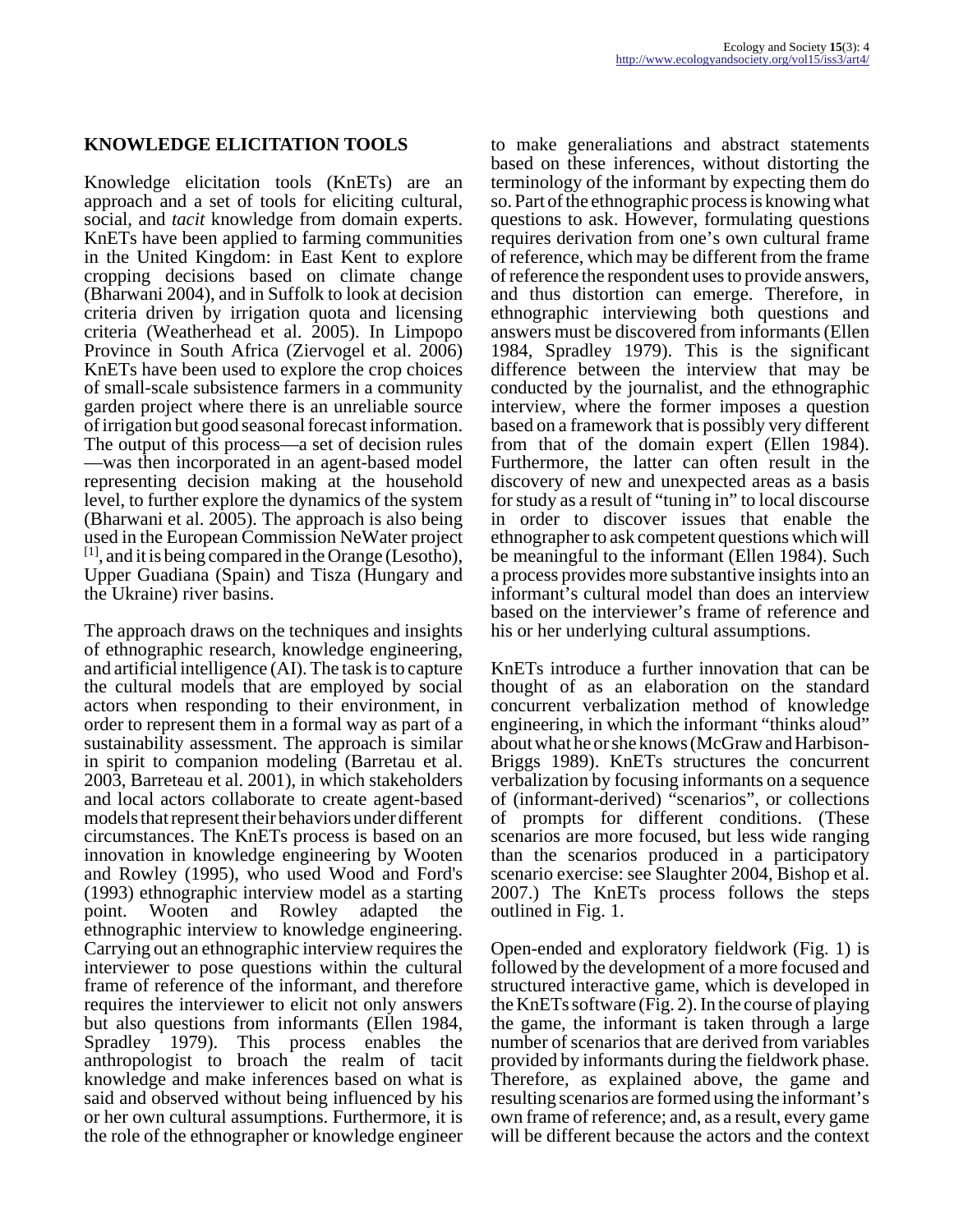



will be differernt in each case. The informant then explains what he or she would do under the circumstances described and this is recorded.

After a large number of runs (the number of runs depends on the number of variables the informant has mentioned as being important to the decision), an algorithm is applied to the responses in order to find a parsimonious decision tree that represents the decision-making process. The current KnETs software uses, by default, an implementation (J48) of the C4.5 learning algorithm (Quinlan 1993). The C4.5 algorithm uses an information entropy criterion for taking the unclassified set of responses from the informant and splitting them into a series of yes/no decisions as a decision tree. Different possible splits are tested, and the one that results in the greatest increase in information is selected. The process is then applied iteratively to the two subtrees generated by each split, until the entire set of responses is placed into the decision tree. The decision tree takes information about the environment and, through the series of yes/no questions, narrows down to a single response. A partial decision tree is shown in Fig. 3. In this example tree, an environment in which the soil is light, the climate is warmer, and overseas production is poor would lead the informant to a decision to plant vegetables.

Figure 3 is an example of a decision tree that includes some emic (cultural) criteria. The KnETs process does not end with the automated construction of the decision tree. As shown in Step 4 in Fig. 1, the interviewer takes the automatically

produced decision tree (the knowledge representation rules) as a starting point, but then uses his or her own insight and continued interaction with informants and others to refine the decision tree. An important aspect of this further work is to capture the motivation for taking various actions. From the results of the game, the KnETs interviewer develops several decision trees outside of the KnETs software itself—for example, on paper—and then tests the different trees by conducting further interviews. This allows the interviewer to fill gaps in the knowledge elicited and, most importantly, to access the realm of tacit knowledge, which is difficult to do using ordinary interview techniques (Bharwani 2006).

## **MATCHING TO A PHYSICAL MODEL**

The thesis in this paper is that "matching methods" can be used to link social-scientific models with models from the physical sciences. The goal with such matching methods is that the social scientist can use the methods that are most congenial to him, while the physical scientist can use the techniques that she finds most familiar. To make this idea more explicit, a demonstration model was constructed. The demonstration model uses one sample decision tree developed from interviews with farmers in South Africa and links it to a physical model of water flows using the Water Evaluation and Planning (WEAP) software (Yates et al. 2005*a,* 2005*b*).[2]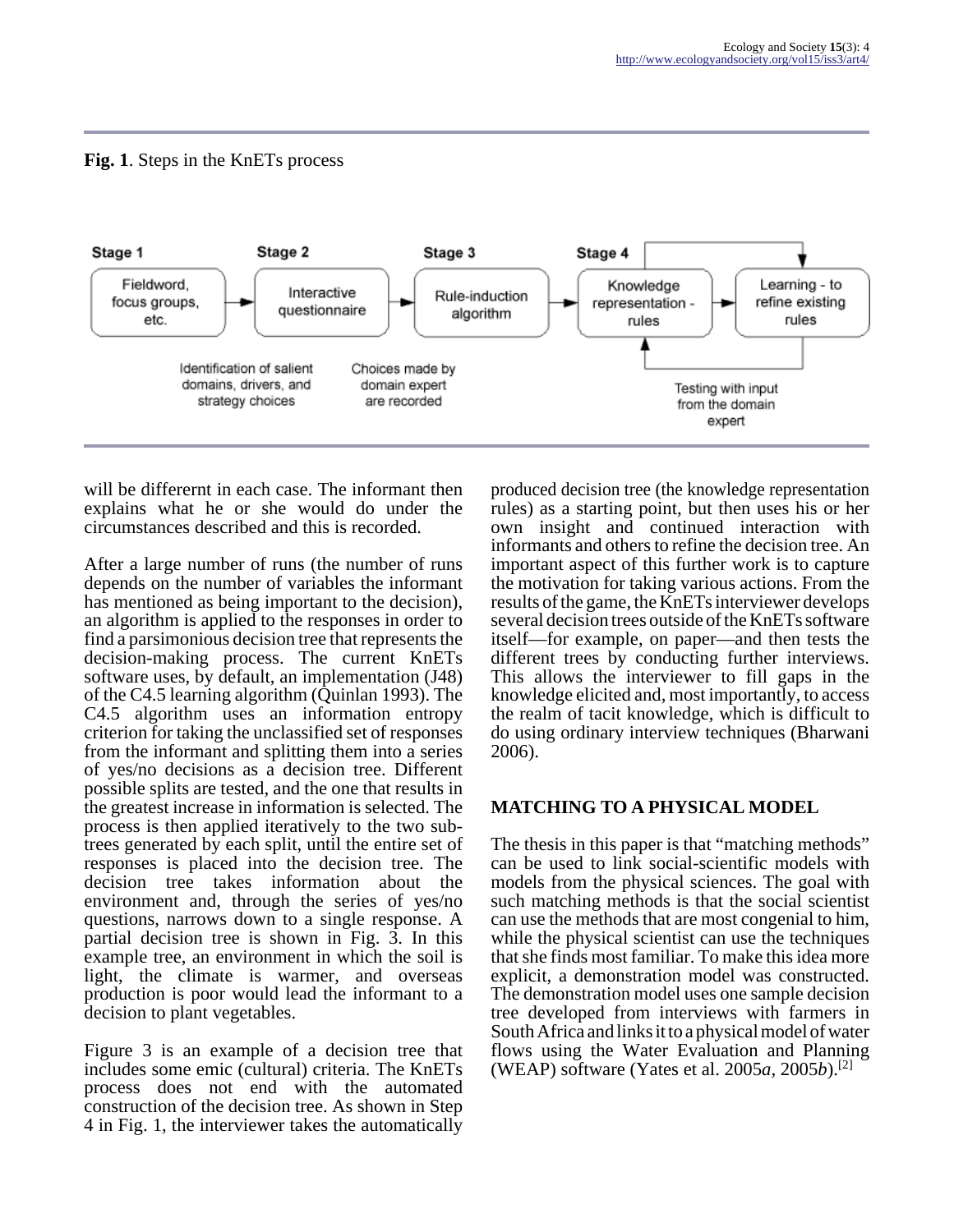#### **Fig. 2**. KnETs interactive questionnaire

| Knowledge about Crops                                                                                                                                             |                          |                                                                                                                                                                                                                                                                                                                                                                                                                                                                               |
|-------------------------------------------------------------------------------------------------------------------------------------------------------------------|--------------------------|-------------------------------------------------------------------------------------------------------------------------------------------------------------------------------------------------------------------------------------------------------------------------------------------------------------------------------------------------------------------------------------------------------------------------------------------------------------------------------|
| File Edit Eval Help<br>Drivers of choice, economic, climate, social<br>General Interview<br>etc. - Game scenarios                                                 |                          |                                                                                                                                                                                                                                                                                                                                                                                                                                                                               |
| Irrigation is unreliable<br>Forecast - normal rainfall<br>Ina.<br>Choice or goal.<br>Livelihood<br>related usually.<br>Responses to the game are<br>recorded here | Corn<br><b>Kapeseed</b>  | Use irrigation<br>Clean the soil<br>Use organic fertilizer<br>) v<br>Use inorganic fertilizer (<br>∋t<br>Use pesticides<br>Use fungacides<br>Strategies<br>employed<br>Stagger planting<br>in order to<br>Increase area<br>achieve<br>choice<br>Use animal traction<br>under<br>Use hoe<br>given.<br>conditions/<br>drivers.<br>Prefer taste<br>Has high yield<br>Market demand<br>Daily home use<br>Reasons why a<br>Provides nutrition<br>choice is made<br>It is tradition |
|                                                                                                                                                                   | Next scenario<br>prompt. | Next Run<br>Export Knowledge                                                                                                                                                                                                                                                                                                                                                                                                                                                  |

#### **The WEAP water planning model**

The Water Evaluation and Planning System (WEAP) is an integrated water resources management (IWRM) model. Its design is motivated by several goals. In terms of focus, it aims for a balanced approach to social and institutional aspects of water management (allocation, use, and distribution) and the physical aspects (the hydrology). Otherwise, it aims to be useful, easy to use, affordable, and readily available (Yates et al. 2005b). It is a scenario-based tool, in that it has special support for forward-looking studies, and allows the user to easily modify a handful of variables within a large model and study the effects of that change on key outputs such as water availability, flow through rivers, and groundwater levels.

WEAP has many built-in calculations, but also offers the modeler the option of user-specified variables and user-specified calculations. This feature of WEAP was used to implement the link between KnETs and WEAP.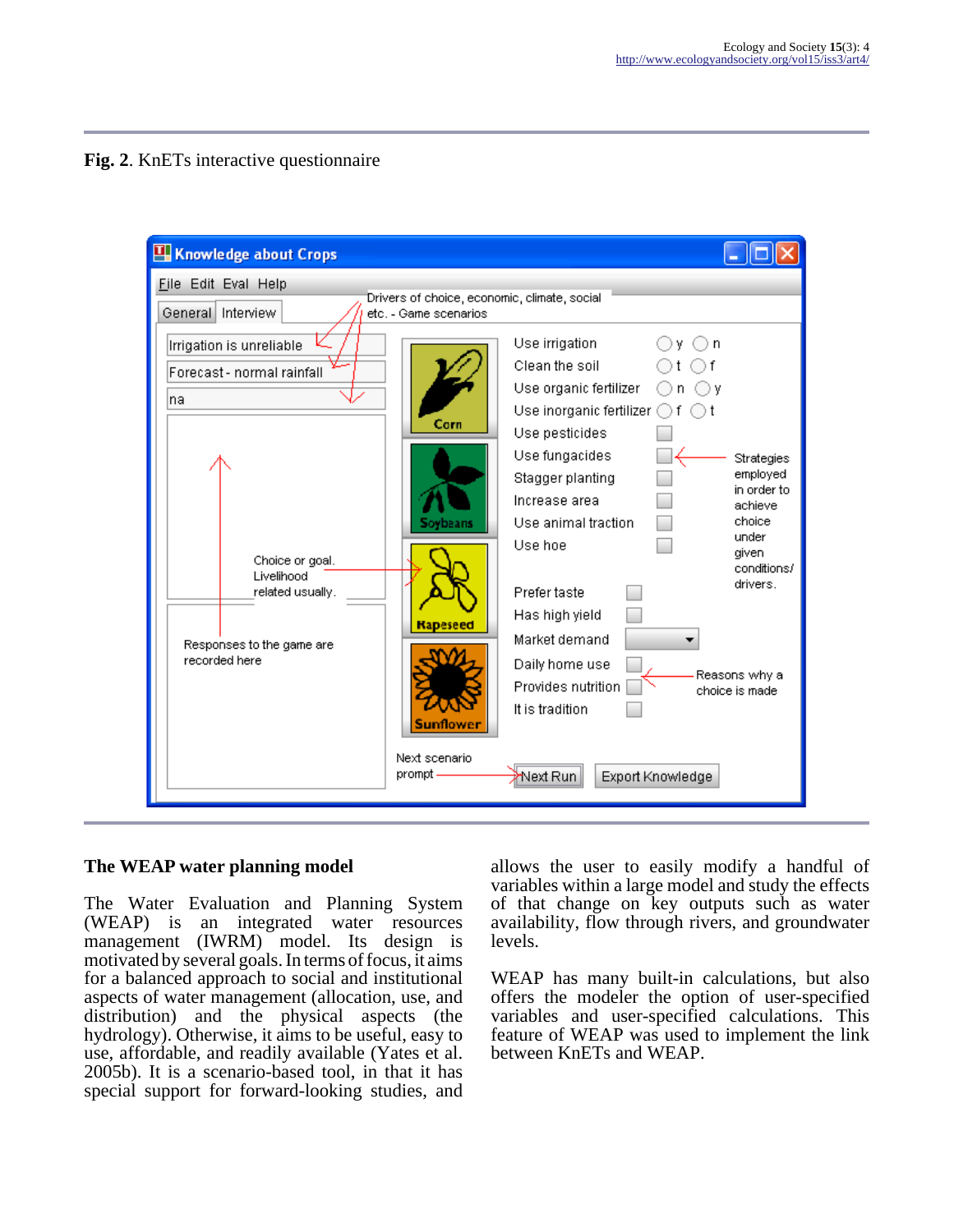#### **Fig. 3**. Portion of a decision tree.



#### **Linking KnETs and WEAP**

In order to link KnETs with WEAP, some additional programming was thought necessary. A direct link between the KnETs software and WEAP was considered, but was rejected. One reason for this is that the final stages of the KnETs process (Fig. 1) require the interviewer to actively develop decision trees that are different from the tree automatically generated by the C4.5 algorithm. A second reason is that there is no natural matching between the variables in the decision tree and WEAP variables. Instead, the analyst must specify them. However, it was decided that a supporting tool could be created that would offer a decision tree building environment for the interviewer, while simplifying the task of matching variables in the decision tree to WEAP variables. The resulting tool, the decision tree builder, is shown in Fig.  $4$ .<sup>[3]</sup>

As shown in Fig. 4, the decision tree builder interface allows the interviewer to develop decision

trees, implemented as a series of yes/no questions. Each of the nodes in the tree is potentially related to a variable within a WEAP model for the system being described. Where no variable already exists, one can be introduced into WEAP. For example, "normal rainfall" may be related to the precipitation variable in a WEAP application, while "market demand" may be added to the WEAP model in order to further distinguish WEAP scenarios. The decision tree builder extracts each of the variables in the decision tree, and prompts the WEAP analyst for corresponding WEAP expressions. By combining these correspondences with the rules as expressed in the decision tree, the decision tree builder can generate a WEAP expression that<br>implements the decision tree. The WEAP implements the decision tree. expression from the decision tree builder can be copied and pasted directly into a WEAP application.

For purposes of demonstration, this was done with a modified version of the "Weaping River" tutorial application that is distributed as part of the WEAP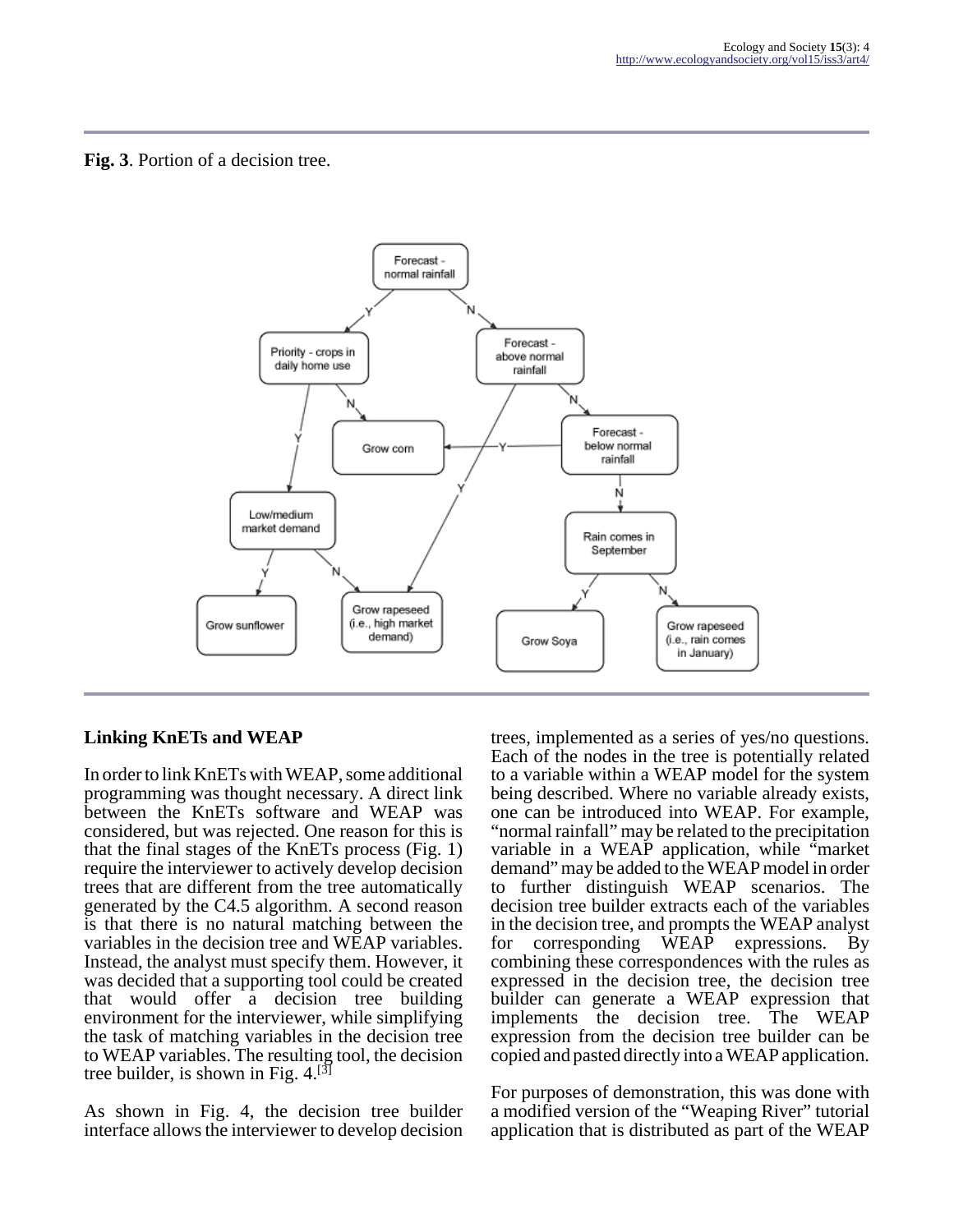#### **Fig. 4**. Decision tree builder.



package. Weaping River is not an actual locale—it is used for demonstrating WEAP's features, for training, and as a reference for people developing their own WEAP models. The Weaping River application was modified by determining the headflow on the Weaping River through runoff and groundwater infiltration from a catchment. With the addition of the catchment object in WEAP, the headflow is determined by the hydrological processes in the catchment, in which water enters as precipitation and leaves as either surface runoff, evapotranspiration, or groundwater flow. The crop choice is affected, through KnETs, by the forecast

for available precipitation, while crop choice itself affects evapotranspiration; and so, though the catchment hydrology, the KnETs link leads to a modification in the headflow. Two further scenario variables were also added, corresponding to variables in the KnETs decision tree: the priority for crops (assumed to be "home use" throughout each scenario) and the market demand for crops (assumed to be "medium" throughout each scenario). Different choices for those variables, which could represent alternative scenarios, would lead to different hydrological effects. The modified Weaping River network, with the additional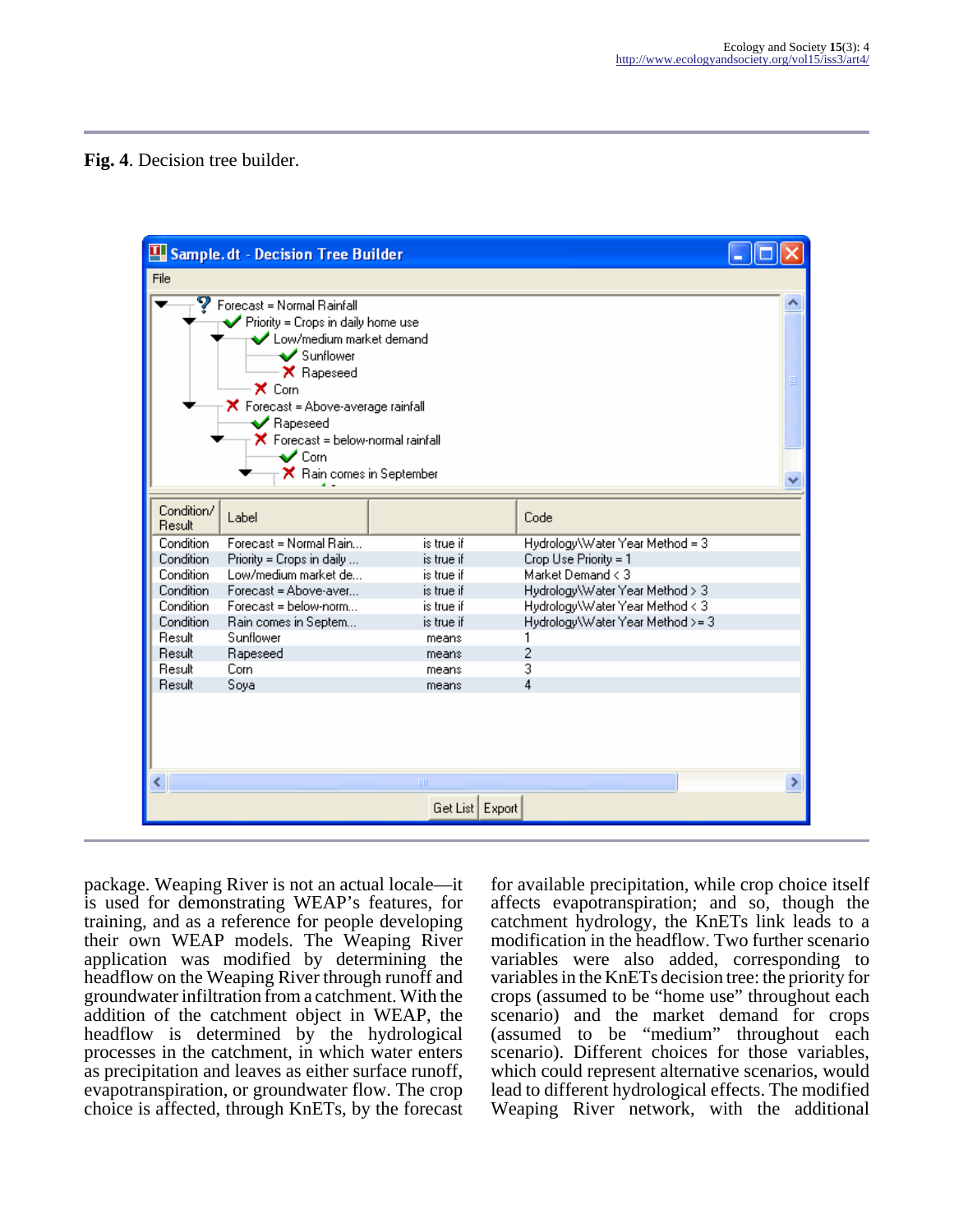

#### **Fig. 5**. Modified Weaping River application

catchment and groundwater nodes ("Weaping River Headflow" and "Weaping River GW", respectively) is shown in Fig. 5.

In the newly added catchment node, farmers decide which crop to plant using the decision tree developed through the KnETs process and translated into a WEAP expression using the decision tree builder. In this simple example, this is an "all or none" decision, in which all farmers in the catchment plant the same crop each year. In a more realistic application, the result of the decision could be a crop mix, or different decision trees could be used to represent different types of farmers in the catchment. The result is shown in Fig. 6, where the

choice of crop that emerges from the decision tree has a noticeable effect on the evapotranspiration from the catchment. Evapotranspiration for rapeseed is lower than that for sunflower, and evapotranspiration for corn is higher than that for sunflower. In none of the years was soya chosen as a result of evaluating the decision tree. The evapotranspiration in the catchment has an effect on the headflow to the Weaping River, as shown in Fig. 7, and therefore for downstream water availability. While there is no feedback from the changed hydrology to the decision tree in the simple example used here, it is certainly possible that farmer decision could affect the watershed in such a way that the consequences of those decisions influence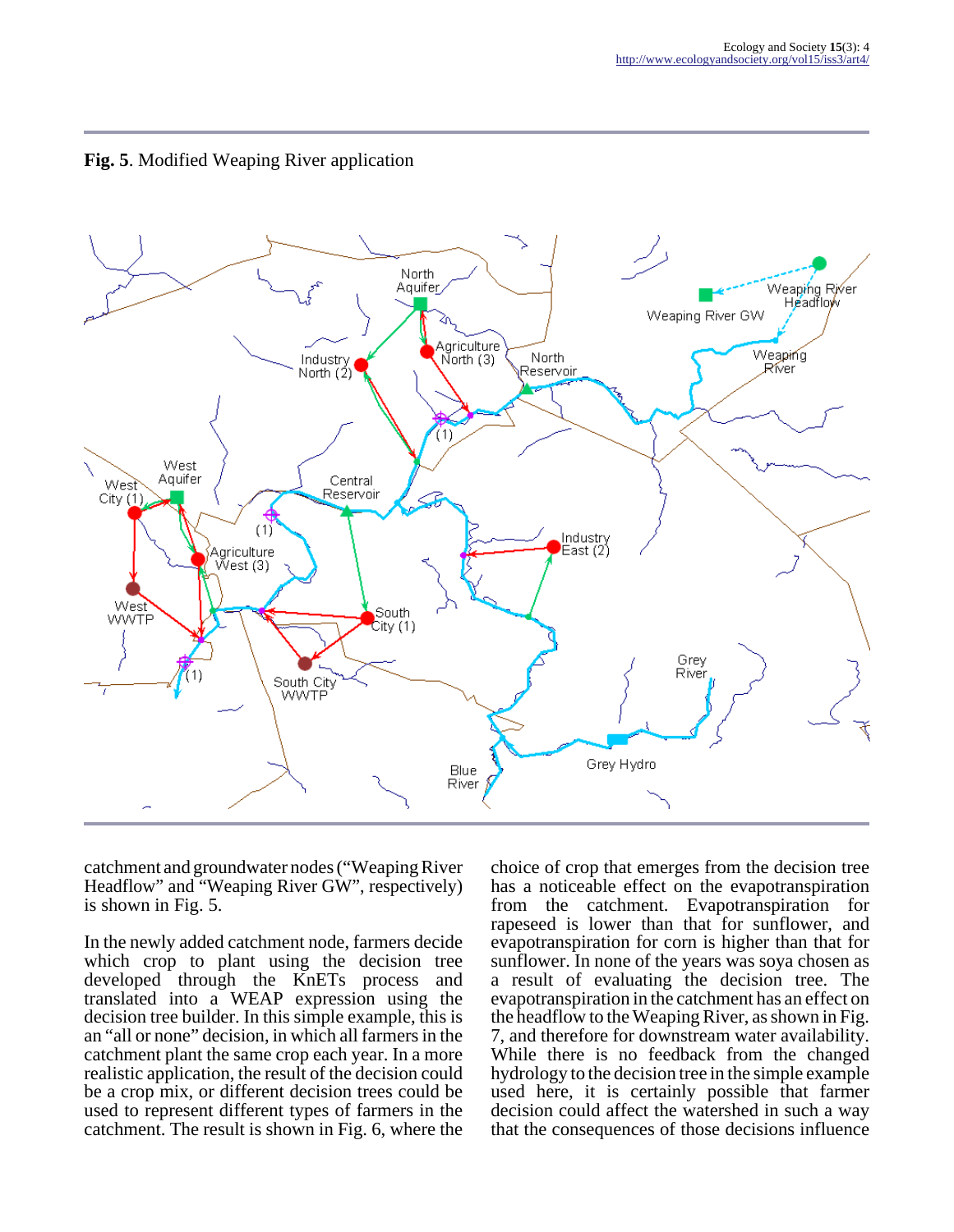



future farmer decisions, thus creating a feedback loop link between the decision tree and the WEAP application.

#### **Discussion**

Farmer and other human actions can significantly affect the hydrology of a catchment. Hydrological and water allocation scenario models must represent these actions in some fashion, and KnETs provide a uniquely informative approach to capturing and representing the decisions of farmers and other actors. As demonstrated with the KnETs-WEAP link described above, to the extent that farmers are influenced by physical variables present in a physical water model (in this case, a rainfall forecast), and make choices that affect physical outcomes (crop choice, with consequences for evapotranspiration), the decision model that KnETs provide can be combined with the physical model to capture the feedback between the physical and the social systems.

A further advantage of the process outlined above is that the link between KnETs and WEAP is minimal, which is essential for a "matching method"

as proposed in this paper. Considerable work can be carried out separately by the social scientist, using KnETs in the field, and by the physical modeler, representing hydrological processes and physical water flows through a distribution network. The link between the social and physical systems is created by matching the decision tree produced from the KnETs process to variables and statements in the physical model, as shown in Fig. 4. This weak coupling allows the social scientist to use the methods most familiar to him, and for the physical scientist to use the tools and techniques with which she is most familiar. The tool illustrated in Fig. 4 acts as a boundary object between the disciplines where the social and physical scientists can discuss the relationship between the variables and statements in their separate representations.

#### **CONCLUSION**

Sustainability planning requires a combination of models from the social sciences and the physical sciences. We have argued that an effective way to do this is via "matching methods" that mediate between the two types of models. Such matching methods can allow practitioners in either the social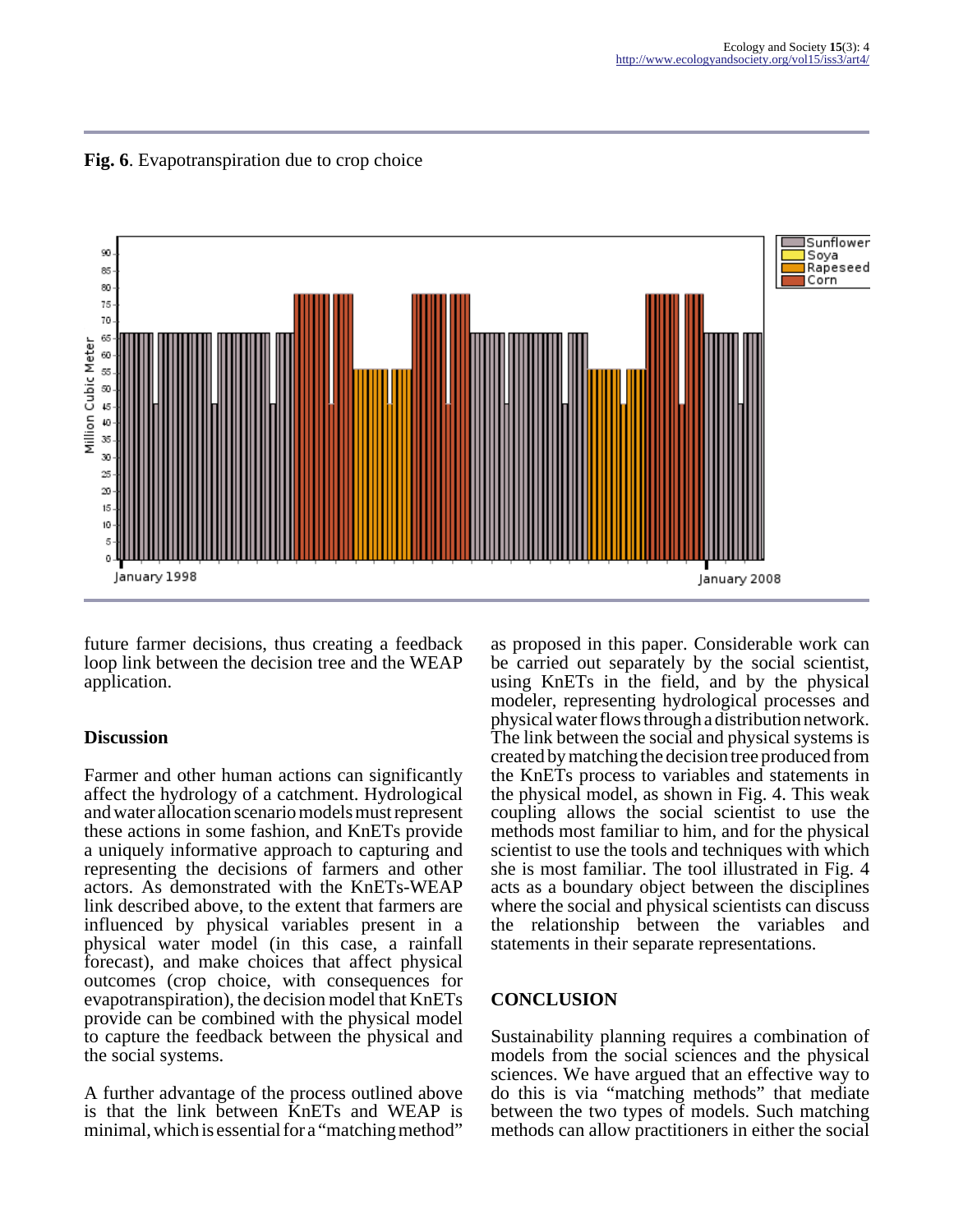

#### **Fig. 7**. Percent difference in headflow, with decision tree vs. only sunflower

or physical sciences to use familiar approaches, with the dialog between practitioners taking place in a way that does not require them to learn an entirely new set of methods.

In order to demonstrate the approach, the knowledge elicitation tools (KnETs) process was combined with a scenario-based physical water planning model (WEAP). KnET uses computer learning to support an anthropological interview. Through the anthropological interview, the interviewer avoids placing an interpretive frame on informants' responses (Ellen 1984, Spradley 1979). The resulting representation of actors' decision making is much richer than that normally available to a physical modeler, who would typically resort either to fixed behavioral patterns or to rational choice models.

To implement the "matching" between the two tools, an additional software tool was developed, i. e., the decision tree builder. The decision tree builder provides a boundary object around which the social and physical scientist can meet and discuss the relationship between variables, concepts, and statements in their respective domains. The KnETs interviewer uses the decision

tree builder to devise a decision tree that represents his or her understanding of decision-making processes within a community, while the WEAP modeler uses the decision tree builder to assist him or her in generating a WEAP expression that implements the decision tree in WEAP, thus allowing the WEAP model to dynamically incorporate the behavioral model represented by the decision tree that emerges from the KnETs process.

A modest example was constructed for purposes of demonstration. The results are plausible and interesting: changes in WEAP variables lead, via the KnETs-derived decision tree, to behavior that modifies the hydrology in subsequent time steps. These environmental changes could also conceivably be re-implemented in a new KnETs game to gauge the responses of informants to altered resource availability. The implementation allows social and physical scientists to work substantially with tools that are comfortable to them. The result is a linked social and physical model that captures decision making in terms that the informants themselves define, while providing concrete physical feedback to the social model that could affect subsequent decisions.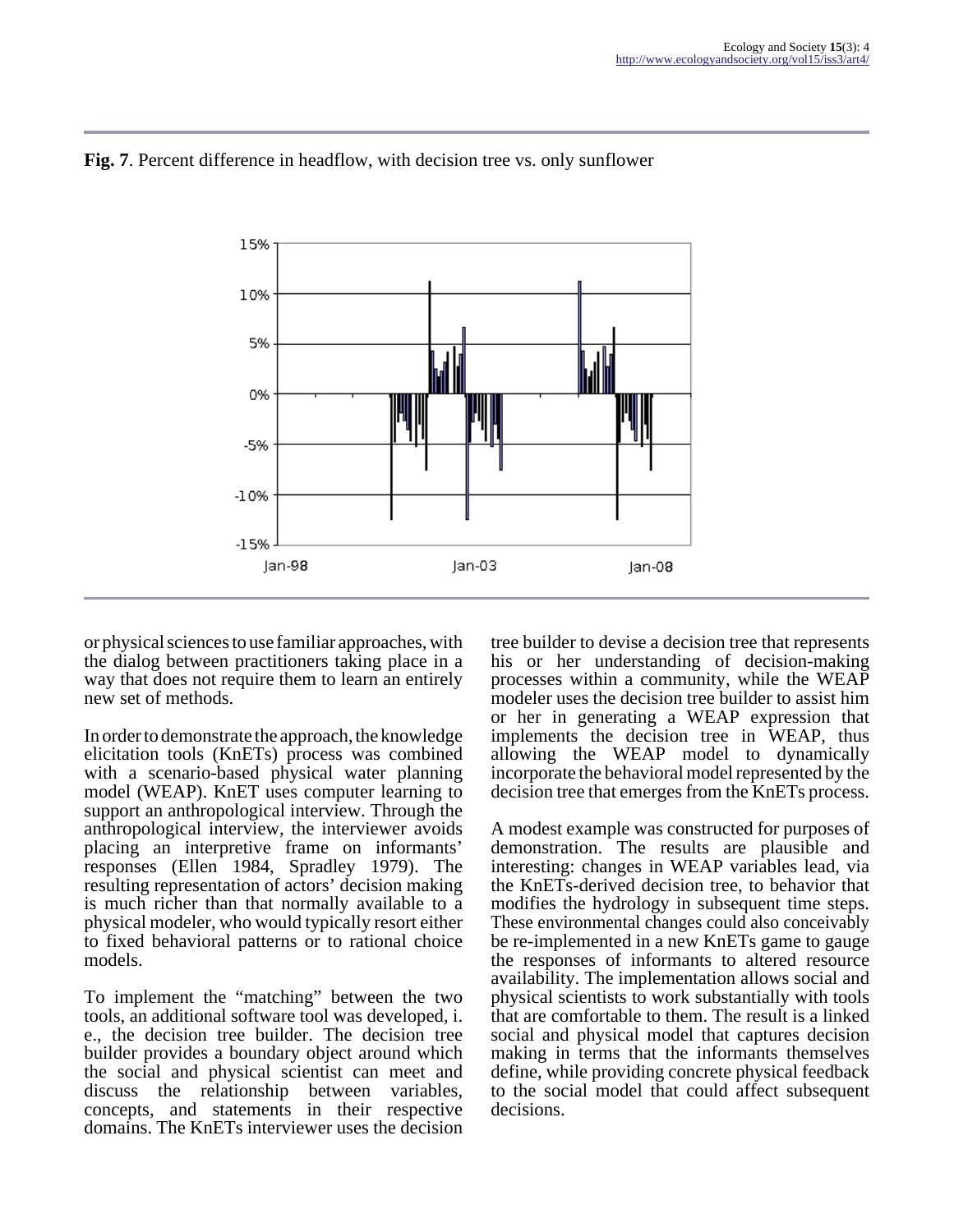The techniques presented in this paper, and the broader concept of "matching methods", demonstrate how a more holistic link to sustainable resource planning can be achieved and used to evaluate the effects of interventions on people's livelihoods. The conceptual framework and example presented in this paper show how a relatively weak link between the social and physical domains can support a significantly more integrated planning approach that combines the social and physical sciences into a holistic approach.

*Responses to this article can be read online at: <http://www.ecologyandsociety.org/vol15/iss3/art4/responses/>*

#### **Acknowledgments:**

*The authors would like to acknowledge David Michaud for collecting information about decisionsupport systems and Chris Swartz for undertaking a close reading of the draft manuscript. All errors are our own.*

## **LITERATURE CITED**

**Argent, R. M., and R. B. Grayson.** 2003. A modelling shell for participatory assessment and management of natural resources. *Environmental Modelling and Software* **18**(6):541-551.

**Argent, R. M., R. B. Grayson, and S. A. Ewing.** 1999. Integrated models for environmental management: issues of process and design. *Environment International* **25**(6-7):693-699.

**Bailey, F. G.** 1988. *Humbuggery and manipulation: the art of leadership*. Cornell University Press, Ithaca, New York, USA.

**Barretau, O., M. Antona, P. d'Aquino, S. Aubert, S. Boissau, F. Bousquet, W. Daré**, M. Etienne, C. Le Page, R. Mathevet, G. Tr**ébuil, and J. Weber**. 2003. Our companion modelling approach. *Journal of Artificial Societies and Social Simulation* **6**(2):1. [online] URL:<http://jasss.soc.surrey.ac.uk/6/2/1.html> .

**Barreteau, O., F. Bousquet, and J.-M. Attonaty.** 2001. Role-playing games for opening the black box of multi-agent systems: method and teachings of its application to Senegal River Valley irrigated systems. *Journal of Artificial Societies and Social Simulation* 4(2):5. [online] URL: [http://jasss.soc.su](http://jasss.soc.surrey.ac.uk/4/2/5.html) [rrey.ac.uk/4/2/5.html.](http://jasss.soc.surrey.ac.uk/4/2/5.html)

**Berkes, F.** 2007. Understanding uncertainty and reducing vulnerability: lessons from resilience thinking. *Natural Hazards* **41:**283-295.

**Berkes, F, and C. Folke.** 1998. Linking social and ecological systems for resilience and sustainability. Pages 1–26 *in* F. Berkes and C. Folke, editors. *Linking social and ecological systems: management practices and social mechanisms for building resilience*. Cambridge University Press, Cambridge, Cambridgeshire, UK.

**Bharwani, S.** 2004. *Adaptive knowledge dynamics and emergent artificial societies: ethnographically based multi-agent simulations of behavioural adaptation in agro-climatic systems.* Dissertation. University of Kent, Canterbury, Kent, UK.

**Bharwani, S.** 2006. Understanding complex behavior and decision making using ethnographic knowledge elicitation tools (KnETs). *Social Science Computer Review* **24**(1):78-105.

**Bharwani, S., M. Bithell, T. E. Downing, M. New, R. Washington, and G. Ziervogel.** 2005. Multiagent modelling of climate outlooks and food security on a community garden scheme in Limpopo, South Africa. *Philosophical Transactions of the Royal Society* B. **360**: 2183-2194.

**Bishop, P., A. Hines, and T. Collins.** 2007. The current state of scenario development: an overview of techniques. *Foresight* **9**(1):5-25.

**Bromley, J.** 2005. *Guidelines for the use of Bayesian networks as a participatory tool for water resource management: based on the results of the MERIT project*. Management of the Environment and Resources Using Integrated Techniques (MERIT), project for the European Union 117, Centre for Ecology and Hydrology, Wallingford, Oxfordshire, UK.

**Calder, I. R.** 2004. Forests and water – closing the gap between public and science perceptions. *Water Science and Technology* **49**(7):39-53.

**Costanza, R., and M. Ruth**. 1988. Using dynamic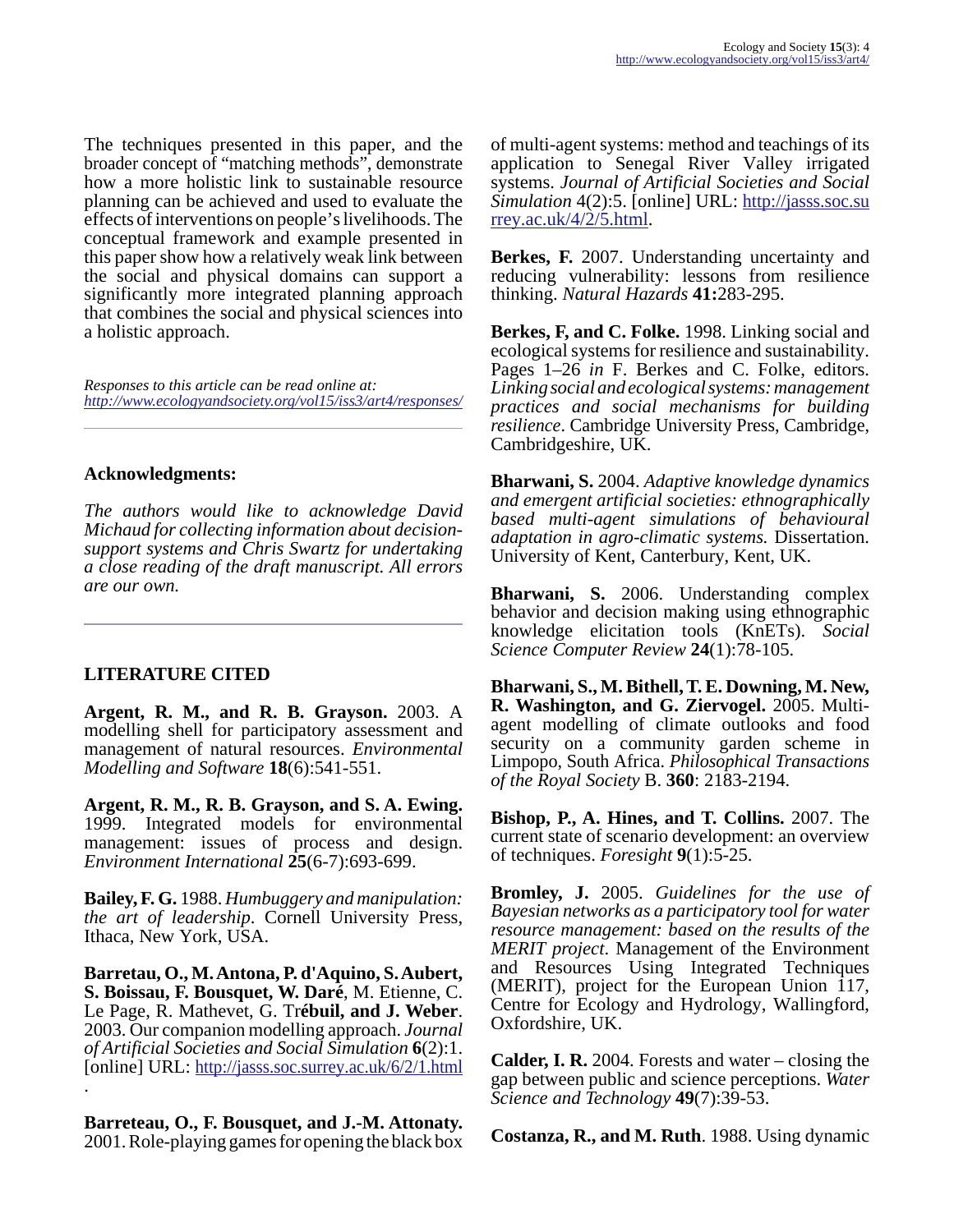modeling to scope environmental problems and build consensus. *Environmental Management* **22** (2):183-195.

**Costanza, R., L. Wainger, C. Folke, and K.-G. Mäler.** 1993. Modeling complex ecological economic systems. *BioScience* **43**(8):545-555.

**Ellen, R. F., editor.** 1984. *Ethnographic research: a guide to general conduct*. Academic Press, London, UK.

**Geertz, C.** 1973. Thick description: toward an interpretive theory of culture. Pages 3-30 *in The interpretation of cultures: selected essays.* Basic Books, New York, New York, USA.

**Gladwin, C. H.** 1989. *Ethnographic decision tree modelling*. Save Publications, Beverly Hills, California, USA.

**Green, D. P., and I. Shapiro.** 1994. *Pathologies of rational choice theory: a critique of applications in social science*. Yale University Press, New Haven, Connecticut, USA.

**Gurung, T. R., F. Bousquet, and G. Trébuil.** 2006. Companion modeling, conflict resolution, and institution building: sharing irrigation water in the Lingmuteychu Watershed, Bhutan. *Ecology and Society* **11**(2):36. [online] [URL: http://www.ecolo](http://www.ecologyandsociety.org/vol11/iss2/art36/) [gyandsociety.org/vol11/iss2/art36/](http://www.ecologyandsociety.org/vol11/iss2/art36/)

**Harris, M.** 1979. *Cultural materialism: the struggle for a science of culture*. Random House, New York, New York, USA.

**Inayatullah, S.** 2002. Layered methodology: meanings, epistemes, and the politics of knowledge. *Futures* **34**(6):479-491.

**Kaplan, D.** 2004. *The Sage handbook of quantitative methodology for the social sciences*. Sage Publications, Thousand Oaks, California, USA.

**Kohler, T. A.** 2000. Putting social sciences back together again: an introduction to the volume. Pages 1–18 *in* T. A. Kohler and G. J. Gumerman, editors. *Dynamics in human and primate societies: agentbased modeling of social and spatial processes*. Oxford University Press, New York, New York, USA.

**Letcher, R. A., B. F. W. Croke, W. S. Merritte,**

**and A. J. Jakeman.** 2006. An integrated modelling toolbox for water resources assessment and management in highland catchments: sensitivity analysis and testing. *Agricultural Systems* **89**:132-164.

**Loucks, D. P., P. N. French, and M. R. Taylor.** 1996. *Development and use of map-based simulation shells for creating shared-vision models*. International Association of Hydrological Sciences, Vienna, Austria.

**Lynam, T., W. De Jong, D. Sheil, T. Kusumanto, and K. Evans.** 2007. A review of tools for incorporating community knowledge, preferences, and values into decision making in natural resources management. *Ecology and Society* **12**(1): 5. [online] URL: [http://www.ecologyandsociety.org/vol12/iss1/](http://www.ecologyandsociety.org/vol12/iss1/art5/) [art5/.](http://www.ecologyandsociety.org/vol12/iss1/art5/)

**McGraw, K. L., and K. Harbison-Briggs.** 1989. *Knowledge acquisition*. Prentice Hall, Englewood Cliffs, New Jersey, USA.

**Miller, J. H., and S. E. Page.** 2007. *Complex adaptive systems: an introduction to computational models of social life*. Princeton University Press, Princeton, New Jersey, USA.

**O'Hagan, A.** 2006. *Uncertain judgments: eliciting experts' probabilities*. John Wiley and Sons, New York, New York, USA.

**Oreskes, N.** 1998. Evaluation (not validation) of quantitative models. *Environmental Health Perspectives* **106**(Supplement 6):1453-1460.

**Oreskes, N.** 2003. The role of quantitative models in science. Pages 13–30 *in* C. D. Canham, J. J. Cole, and W. K. Lauenroth, editors. *Models in ecosystem science*. Princeton University Press, Princeton, New Jersey, USA.

**Pearl, J.** 2001. Causal inference in statistics: a gentle introduction. Pages 84–103 in E.J. Wegman, A. Braverman, A. Goodman, P. Smyth, editors. *Computing Science and Statistics, Interface '01, Frontiers in Data Mining and Bioinformatics, Proceedings of the 33rd Symposium on the Interface, Costa Mesa, Orange County, California, June 13–16, 2001*. Volume 33, Interface Foundation of North America, Fairfax, Vermont, USA. [online] URL: [http://www.interfacesymposia.org/I01/master.](http://ftp.cs.ucla.edu/pub/stat_ser/R289.pdf) [pdf.](http://ftp.cs.ucla.edu/pub/stat_ser/R289.pdf) And, Technical Report TR-289, Cognitive Systems Laboratory, Computer Science Department,